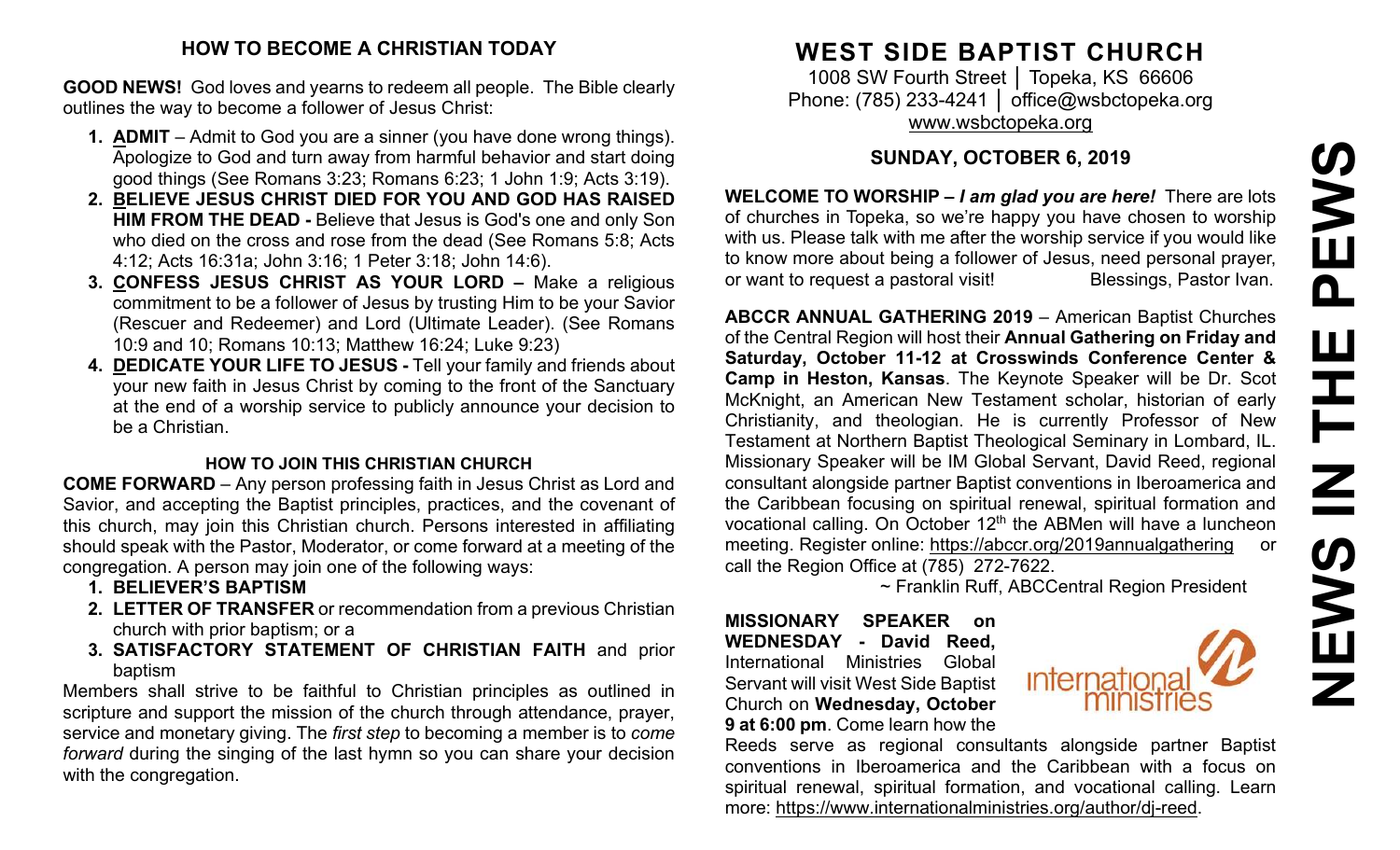**BIBLE STUDY** – **Bible Study at 10:30 am every Wednesday in Holmer Hall.** Come for the one-hour small group study of the biblical book **"JUDGES."** We will start a new study on the "**Book of Habakkuk**" on Wednesday, October 23. Bible studies are free and open to the public.

## **CHILDRENS ACTIVITY BAGS AND BULLETINS – We are glad to have**



**children in worship!** Activity bags filled with coloring pages, crayons, and other items are available for preschool and elementary-aged children near the sanctuary door. **Enjoy the kits and children's bulletins**. Please take home your artwork. Place the packets on the front pew after the worship service so

we can restock them.

**CHOIR SEASON HAS BEGUN -** All who enjoy singing and have some available time to spend learning music on *SUNDAYS at 4:00 pm*, are invited to join the Choir. Contact our Choir Director, Matt Smith at (785) 230-6442, if you have any questions or songs you would like to sing.

**FOOD PANTRY - The Free Fruit & Vegetable Food Pantry is now open every Wednesday from 3:30 to 5:30 pm.** Call the Church Office at (785) 233-4241 for more information. **BRING a government-issued PHOTO ID and a piece US Mail with the clients NAME and CURRENT ADDRESS as proof-of-**



**residency** *every visit*. Equal Opportunity. \*All food is available at no cost. **We need empty egg cartons and reusable bags. Please bring them to the Office.**

**HOSPITAL & EMERGENCIES –** If you or a loved one is admitted to the hospital for an emergency or for surgery, **the hospital staff and chaplains' office will NOT contact the Church Office or**  the Pastor. You or a family member must call the Church Sick &  $\mathcal{L}$ <br>Office at (785) 233-4241 or Pastor's home at (785) 267-0936 Hospitalized **Office at (785) 233-4241 or Pastor's home at (785) 267-0936**. Pastor is willing to visit the hospital and pray prior to surgeries.



**PASTOR OUT-OF-THE-OFFICE –** Pastor Ivan will be **out-of-the-office on Thursday, October 10 thru Monday, October 14** to attend a Continuing Education class in Topeka. The Rev. Dr. Angela Jackson will be our guest speaker on Sunday, October 13, 2019.

## **NEWS FROM CHRISTIAN EDUCATION…**

**Regular Sunday School has begun @ 9:15 am.** 

- K-3, taught by Colleen Smith meets downstairs by the Nursery.
- Grades 4-8 taught by Fran Seymour-Hunter and Pat Carpenter meet upstairs in the NW corner classroom.



• Foundations Class – (Grades 9 -12 PLUS interested ADULTS) taught by Pastor Ivan in the Youth Room.

## **For Adults there are three choices:**

- **"Reading the Bible as Literature"** (a video series) taught by Doug Mauck in Holmer Hall;
- **"The Explicit Gospel"** (video) taught by Jack Janway upstairs in the NE classroom;
- **Max Lucado's Outlive Your Life** taught by Rexanne Greuter (for women) upstairs in the SE classroom.

We hope you will choose to join us for Sunday School this fall.

**SKATING PARTY –** The Children and Youth plan to go skating at Sk8Away on **Children's Sabbath (Sunday), October 20 at 1:00 pm**. See Pastor.

**TRUNK OR TREAT -** As you have probably noticed, the Halloween Candy is out in the stores. Please pick up some to donate for our annual **"Trunk or Treat" to be held on Halloween from 5:00 pm to 7:00 pm.** A signup sheet to participate in the event will be available soon. Thank you! ~ Jack Janway, Outreach



**WARD MEADE NIA RESOURCE FAIR –** The Ward Meade NIA will host a **Resource Fair on Monday, October 7, 6:00-8:00 pm** in the Fellowship Hall. Residents will learn about DIY classes from Habitat for Humanity, guides, fire alarm installations, and much more. The event is free and open to the public.

**YOUTH** – The Youth Group is planning to attend **Braving Discipleship** on **Friday, Saturday, and Sunday, November 1-3 at Ottawa University**. The registration is free for students who attend the Labor of Love camp. Student will need to pay for hotel expenses for the weekend. See Tera Triggs to go.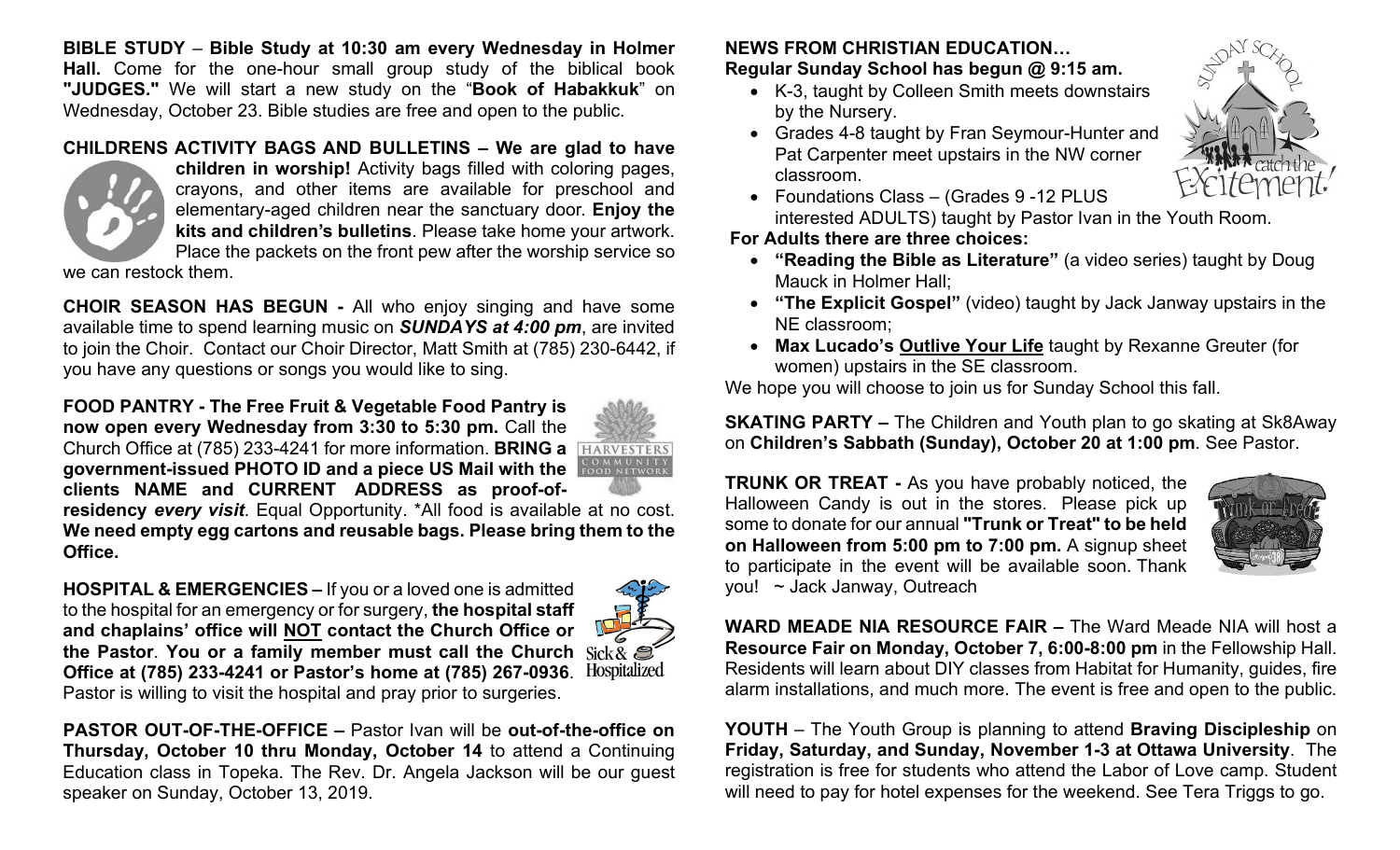# **OUR THOUGHTS AND PRAYERS**

Bahamas and Carolinas – Hurricane Dorian Carpenter, Al & Bradley – Health concerns Carpenter, Harry and Pat – Health concerns Carreno, Liam – Praise for a new grandchild for Tony & Pat Carreno Cottril, Wayne – Health concerns Goff, Jim – Health concerns Human Trafficking / Sexual Slavery Jones, Gwen – Health concerns (Potwin Presbyterian) Key, Charles – Health concerns (Nelda Janway's brother) Lewis, Joanna – Health concerns (Nelda and Jack Janway's grandniece) Longstaff, Judy and Ernie – Health concerns Lundgren, Hilda – Health concerns; Lynch, Holly – Health concerns (Nancy Oshe's daughter) Manley, Nadine – Health concerns Matthiessen, Jessica – Health concerns May, Nancy – Health concerns Merrifield, Bill and Marie – Health concerns Morris, Annie – Healing (Don & Molly Morris granddaughter-in-law) Morris, Don and Molly – Health concerns Poe, Becky & Terry – Health concerns Roach, Carolyn – Health concerns (Nelda Janway's sister) Springer, Keith – Health concerns (Marianne Spano's brother) Springer, Larry – Health concerns (Marianne Spano's brother) Swain, John – Health concerns; good report Swank, Kim – Health concerns Zab, Lola – Health concerns (Marianne Spano's sister)

# **HOMEBOUND & CARE FACILITIES:**

\*Portia Allbert \*Etta Landis –Capital Ridge \*June Cunningham – Brewster Place \*Renea May \*Shirley & Larry Dell \*Rogene Moody - Homestead  $*$ Helen Farrar – Plaza West \*Gerald Haney – \*Theo Penny \*Russ Hunter – \*Edward Perkins \*Mary Lou Johnson – Aldersgate \*Juanita Plankinton

\*Hazel Smith-Tindall – Ottawa

## **WEEKLY CALENDAR**

## **SUNDAY, OCTOBER 6 WORLD COMMUNION SUNDAY**

| $9:15$ am         | <b>Sunday School</b> |
|-------------------|----------------------|
| $10:30$ am        | Worship Service (S)  |
| $4:00 \text{ pm}$ | Choir Practice (S)   |

#### **MONDAY, OCTOBER 7**

| $9:00 - 11:00$ am | <b>Baby Closet Ministry</b>       |
|-------------------|-----------------------------------|
| $6:00 - 8:00$ pm  | Ward Meade NIA Resource Fair (FH) |

## **TUESDAY, OCTOBER 8**

| $6:00 \text{ pm}$ | <b>Council Member Meeting (HH)</b> |
|-------------------|------------------------------------|
| $6:00 \text{ pm}$ | Capital City Men's Chorus (FH)     |

## **WEDNESDAY, OCTOBER 9**

| $10:30$ am       | Bible Study – Book of Judges (HH)   |
|------------------|-------------------------------------|
| $3:30 - 5:30$ pm | Fruit & Vegetable Food Pantry (FH)  |
| $5:00 - 7:00$ pm | <b>Baby Closet Ministry</b>         |
| $5:30 - 6:00$ pm | Free Supper (FH)                    |
| $6:00 - 7:00$ pm | Bible Study and WWW Kids Bible Club |
| $6:00 - 7:00$ pm | Missionary David Reed (HH)          |
|                  |                                     |

## **THURSDAY, OCTOBER 10**

| $1:00 - 3:00$ pm | <b>Baby Closet</b> |
|------------------|--------------------|
|------------------|--------------------|

**FRIDAY, OCTOBER 11 PASTOR'S DAY OFF**

## **SATURDAY, OCTOBER 12**

## **SUNDAY, OCTOBER 13**

| $9:15$ am         | <b>Sunday School</b>  |
|-------------------|-----------------------|
| $10:30$ am        | Worship Service (S)   |
| $4:00 \text{ pm}$ | <b>Choir Practice</b> |